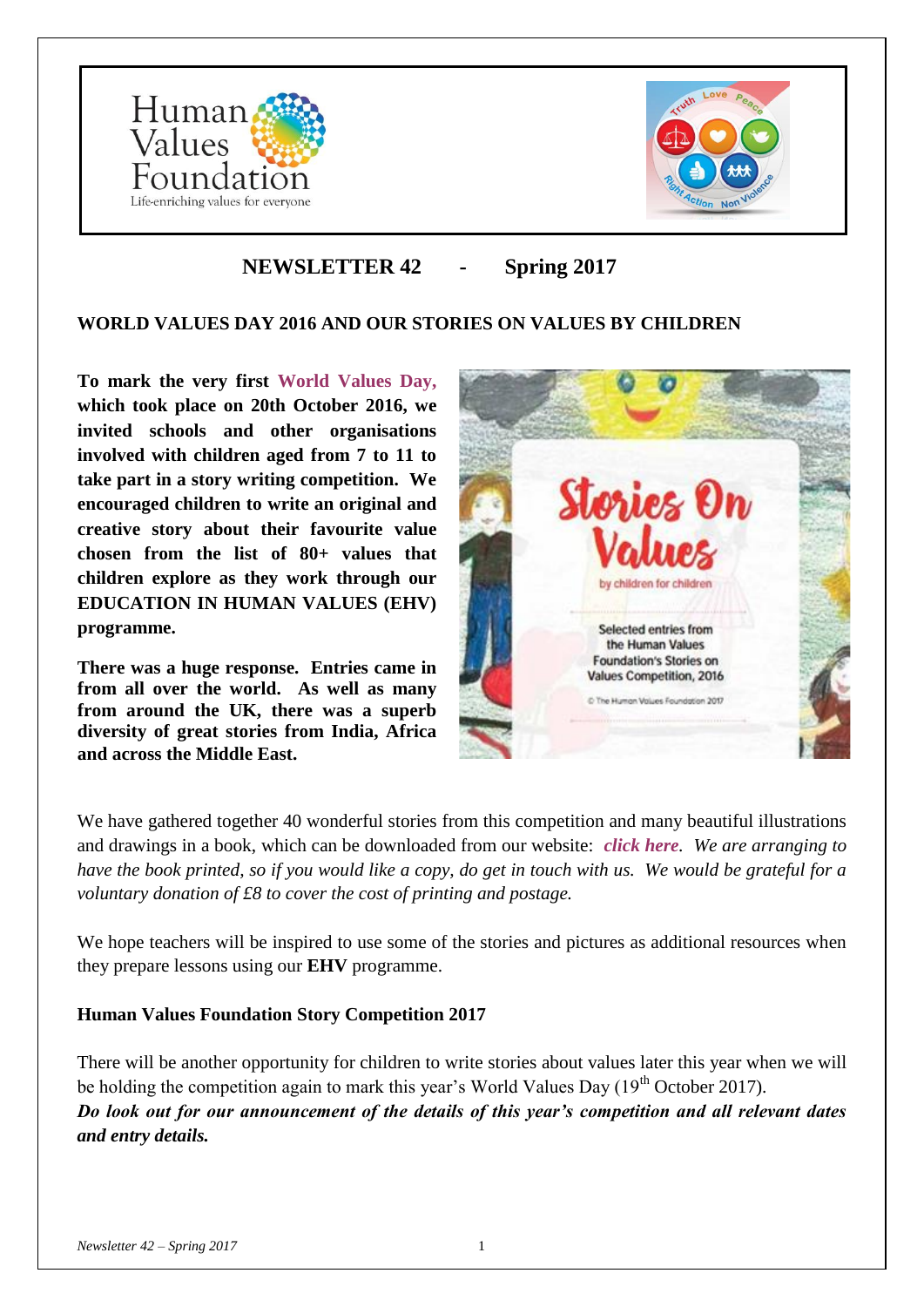# **VALUES IN ACTION RESULTS IN AN OUTSTANDING SCHOOL**

In September 2013, with a burning desire to ensure the very best possible outcomes for all the pupils in her school, the new headteacher, Mrs Li-Juan Ellerton, initiated the embedding of our EDUCATION IN HUMAN VALUES programme into all aspects of the life of Waltham St Lawrence Primary School, situated in a rural part of Berkshire.

Having been rated a 'Good' school in 2012 by Ofsted school inspectors, they were probably anticipating much the same outcome when they planned to visit the school this January. However, they were in for a surprise! The result of the inspection is that this school became the first primary school in the borough of Windsor and Maidenhead to achieve an 'Outstanding' rating since Ofsted changed its inspection framework in September 2015.

In the inspectors' report, it was recognised that:

- The School's values ensure that the personal development of pupils is threaded through all *aspects of school life.*
- *The school's values such as 'love' and 'truth' help pupils to become caring friends.*
- *Pupils' spiritual, moral, social and cultural development is a strength of the school.*
- *Pupils are very well prepared for life in modern Britain.*

Mrs Ellerton wrote to tell us that the learning experiences are having great impacts on the children and she is enormously grateful to the Human Values Foundation for all our support and all the valuesthemed resources we were able to give the school, thanks to an anonymous local sponsor who gave us a donation with a view to us helping to promote excellence in the primary schools in this borough.

Our congratulations to Mrs Ellerton and all the teachers, children, parents, governors and other members of the school community. *Do spend a few minutes looking at this [video](https://www.youtube.com/watch?v=Dzj_rCcBWWI) that shows how our Education in Human Values programme is a contributory factor in the school's progress and tremendous inspection outcome.* 

Mrs Ellerton says, "The school ethos is underpinned by core values. It's all about developing the whole child."

The success of this enlightened approach to nurturing all the children is very clear. When asked why values are important, a pupil simply answers, "To help me with the rest of my life!"

It's no surprise that the teachers are fully behind the programme. One of them says, "Values are at the core of everything." Parents are very supportive too and have been thoughtfully involved in the collaborative, whole-school approach that we recommend. They appreciate the warmth and tolerance of the children and feel that the positive, supportive environment of the school is very much due to the emphasis on values. "We really see values in action!"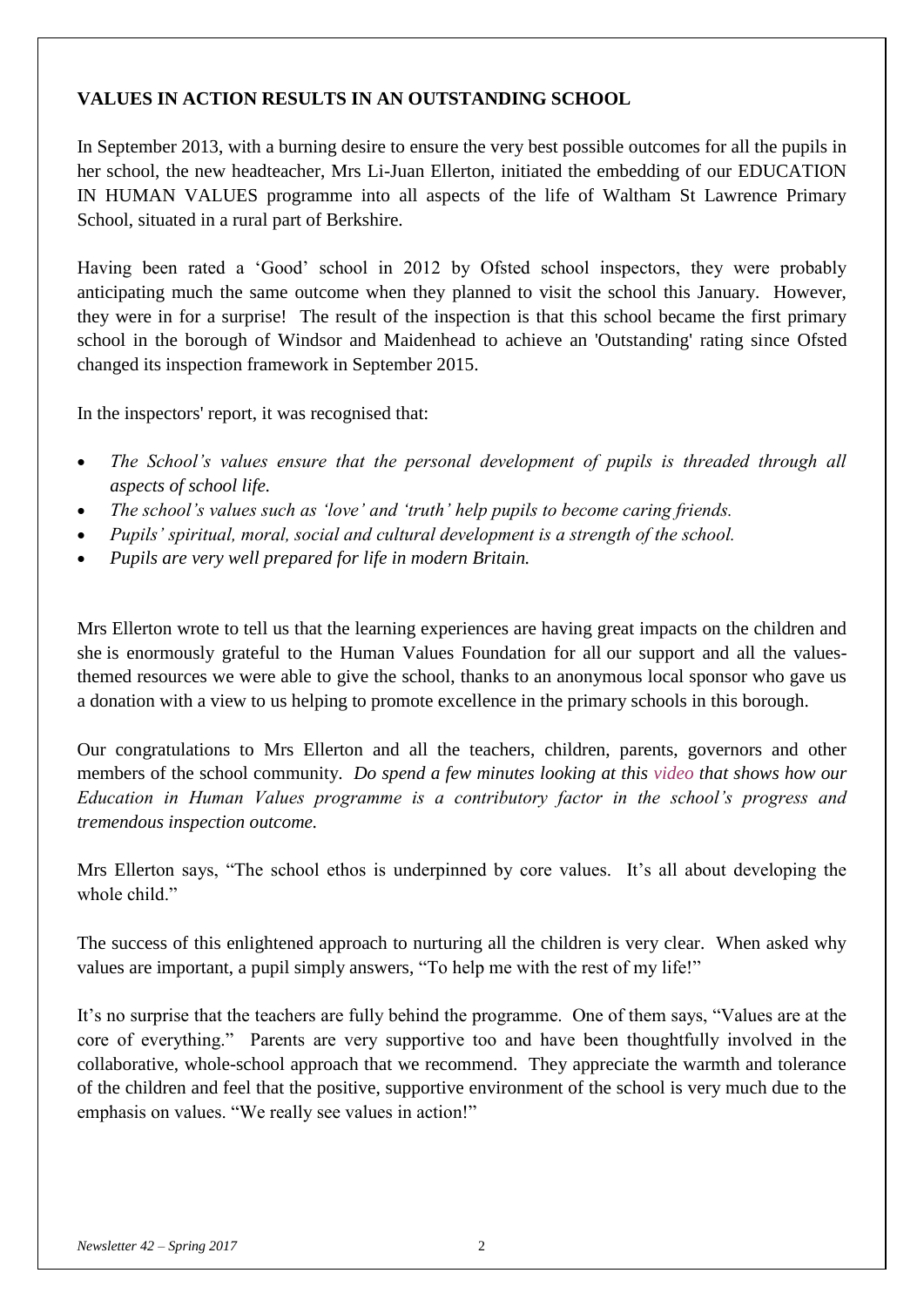#### **PROGRESS SINCE OUR AUTUMN NEWSLETTER**

Between the end of October 2016 and the end of March 2017, 15 schools have taken a copy of EHV or SEE. This translates into over 3,500 more children now having the opportunity to benefit from enjoyable lessons that will develop their 'values literacy' and self-efficacy. With so many teachers also reporting concerns about their health and wellbeing, the staff in these schools are also likely to find that Values Education revitalises their love of teaching and positively impacts their own lives and the quality and effectiveness of their work.

#### **Promoting Values Education in India – Rashmi Sudharsan**

We are excited about the inspiring groundwork being done by Early Years Foundation Stage teacher, Rashmi Sudharsan, in Bangalore in preparation for the promotion of our EHV and SEE programmes across India and the provision of practical support and values education training for teachers. Having recently returned from Dubai, where she saw first-hand, all the life-enhancing effects on her own young children as they experienced values education, she is passionate about helping to ensure it is an integral part of the school curriculum for young citizens in India. We look forward to what Rashmi achieves, together with Bhooma Krishnan, who is also an educationist with a rich background of working with children, helping them to develop fully, with positive character traits.

#### **Promoting Values Education in Ghana – Priscilla Akoto-Bamfo**

Recognising the importance and empowering effects of values education on children and how it can also improve parenting and the quality of life generally, Priscilla Akoto-Bamfo, the Co-founder of [Little Beginnings Trust Foundation](http://www.littlebeginningstf.org/) (LBTF) in Ghana, is keen to extend the work she has been doing to impart key values and morals into children from a young age through various reading and story-telling initiatives. We are assisting Priscilla as she develops her exciting ideas and begins to tailor a values education training programme that is suitable not only for local teachers but other adults too.

### **HOW VALUES LITERACY EMPOWERS YOUNG PEOPLE**

It is well recognised that the early development of social and emotional skills is important for the health and wellbeing of children and their happiness and success in later life. The intense focus on academic attainment above all other goals, the fact that 1 in 10 children and young people in the UK have mental health problems such as depression and anxiety, and the growing numbers of young people who are in poor physical health, are all factors that are fuelling a movement towards a more holistic approach to education that nurtures the whole person and includes the development of social, emotional and other skills essential for leading a fulfilling, purposeful, happy life.

Since values are the principles, standards and beliefs that influence people's attitudes, decision-making and behaviour, we have always recommended that schools develop a values-conscious culture through staff development and regular, structured, formal values education instruction for all year groups as an integral part of the curriculum. This is reinforced by encouraging the practical application of values beyond the classroom into the home and other environments.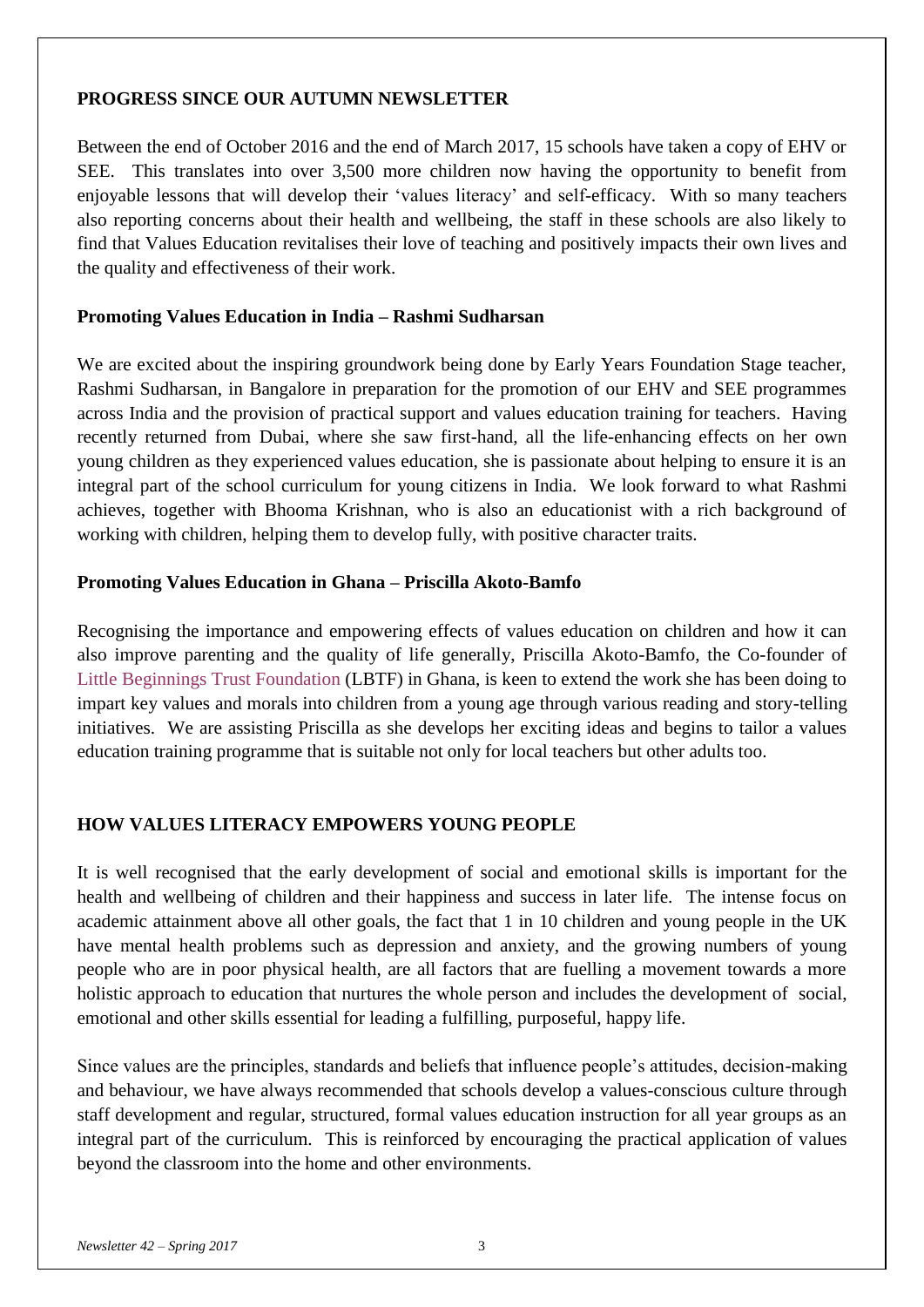As young people become familiar with how identifying values helps to highlight what is important for them and others, they can use them to shape the ways in which they make choices, manage their feelings, and relate to others. This understanding allows them to set better goals for their lives and achieve those goals by living each day in alignment with values that make them feel good and enable them to flourish and fulfil their true potential.

This is the thinking behind our two highly effective learning programmes structured around the familiar and effective teaching techniques of classroom discussion, story-telling, quotations, singing, activities and silent sitting:

- **Education in Human Values** (**EHV** comprising 44 lesson plans for ages 4 to 12)
- **Social and Emotional Education** (**SEE** comprising 34 modules for ages 12 to 14+).

### **MEET THE HVF TEAM – NEWLY APPOINTED TRUSTEE, ERICA TERBLANCHE**

Having served on the Board since March 2002 and wishing to focus on her health, wellbeing and other interests, last autumn **Lois Marshall** advised us that she would like to resign but very kindly gave us time to find a replacement. At the Trustees' meeting in March, we recognised what a privilege it had been to have Lois on the team. We are enormously grateful for her contributions to what we have been able to achieve during the past 15 years. We will miss her but know that she will keep in touch and always be interested in our endeavours.

We are very pleased to welcome onto the Board **Erica Terblanche**, who is Head of Responsible Business Strategic Transformation at Old Mutual Group. Erica has been closely involved in embedding the practice of values throughout the group and this has had a transformational effect on its operations around the world. During the past five years Erica has applied her background in big systems change towards the environmental and societal challenges to be faced in the next 15 years, as outlined in the United Nations' [2016](https://sustainabledevelopment.un.org/)  [Sustainable Development Goals.](https://sustainabledevelopment.un.org/) Erica Terblanche



Away from the corporate world, Erica is an accomplished sports person and pours her love for nature, outdoor adventure and bringing the best out in people into her company [Teach a Girl to Fish,](http://teachagirltofish.co.uk/) the purpose of which is to take women on hiking, biking and kayaking trips in the UK, Greece and South Africa so as to reconnect with nature and build personal confidence.

We wish Erica a long and happy association with the Human Values Foundation.

### **WINKIE HARRISON**

Winkie took over as our Honorary Treasurer in May 2001 and has looked after the HVF's accounts meticulously for the past 17 years, for which we are greatly indebted. However, all good things come to an end so after completing the figures up to 31 March 2017, sometime in April we will be saying a final farewell to Winkie with our heartfelt thanks not only for her diligent work for so many years but

*Newsletter 42 – Spring 2017* 4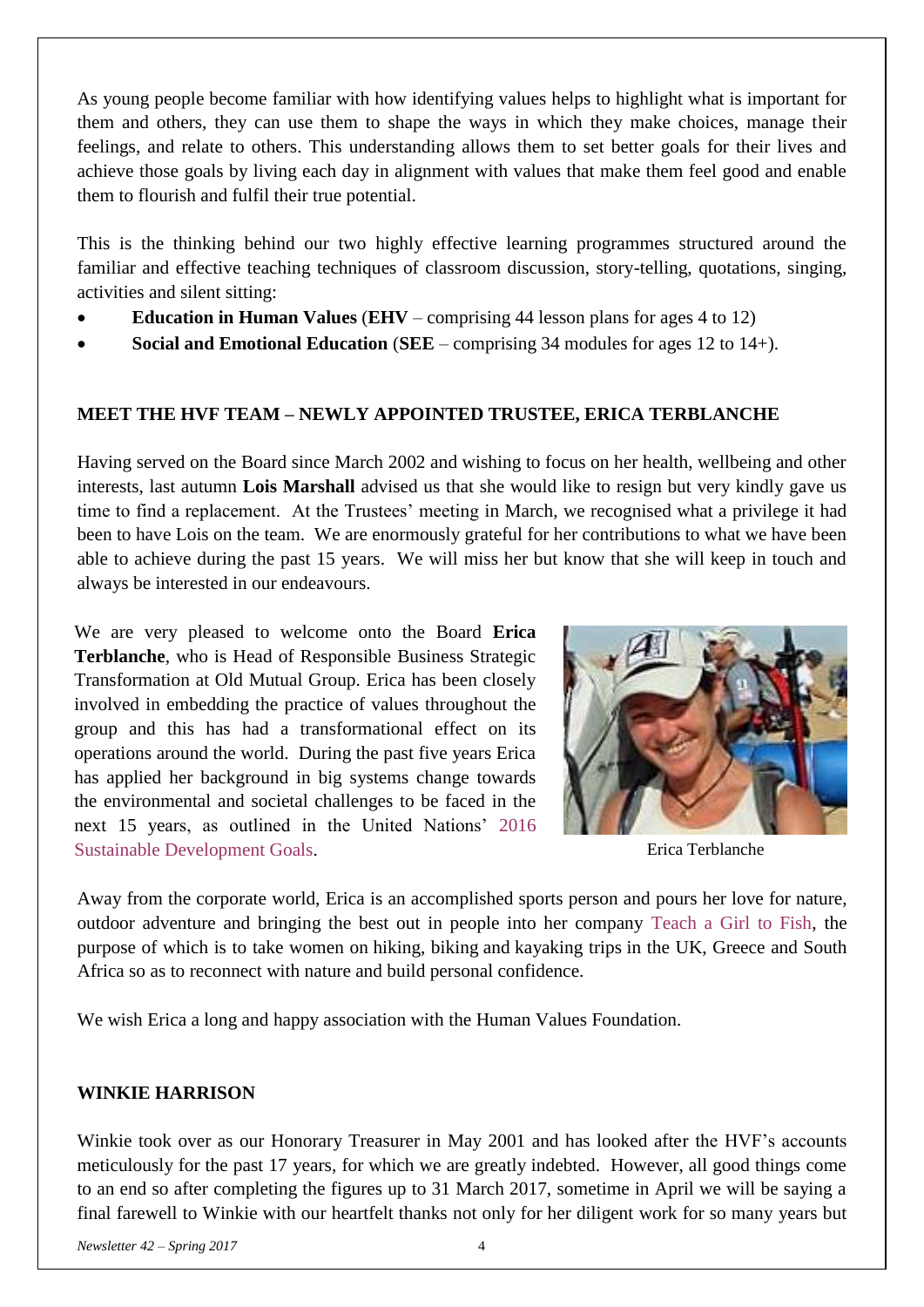also for all the delicious contributions she brought along for the quarterly Trustees' meetings and for hosting some of these meetings in her home, in her inimitable, lovely way.

### **We need a new Honorary Treasurer as we say farewell to Winkie.** *Can you help us please?*

Do you know of anyone who would like to be part of the remarkable HVF team as our **Honorary Treasurer**? The person can work from home at convenient times, using our online QuickBooks accounting system. Do get in touch with suggestions!

# **DONATIONS**

Without question, the existence of the Foundation stems from the generosity of individuals, who recognise the critical part that we are endeavouring to play for the wellbeing of society, primarily here in the UK but also overseas. Through this kindness, we can sell our values education materials at prices that schools can afford.

We would like to express our thanks to all our loyal Members and Friends who so kindly pay an annual subscription; the extra that some of you add is very much appreciated. As ever, we have also received some heart-warming donations from private individuals, with some gifts arising as a result of their efforts in telling organisations, with which they are connected, about our work. The committees of these bodies, including a Cooking Club near Reading, have then awarded us some of their precious funds. We are most grateful for the cheques sent to us from the trustees of the Charlotte Marshall Charitable Trust, a member of a family charitable trust and the trustees of The Allen Charitable Trust.

A number of our kind donors wish to remain anonymous but others, since our last newsletter, include Brenda and Norman Clark, Jacqueline Clark, John Cox, Rita Jefferies, Iain Lee, Tim Lipscomb, Adrian Price, Mike Roberts, Nigel Shamash, Geoff and Ann Steinberg, and Polly Stone. We appreciate enormously the funds we receive. Each donor can be sure that he or she is making a vital contribution to the promotion and teaching of human values in schools, so helping to bring about a better and happier society.

# **Our project to refresh Education in Human Values**

Inevitably from time to time products need a major revamp and we are now embarking on refreshing and updating our Education in Human Values programme so that it remains highly relevant to children's rounded development and meets the requirements of a modern curriculum, while remaining true to the original vision and methodology.

The total cost is expected to run into many thousands of pounds and so we would very much appreciate donations to support this project which will enable young people to build meaningful relationships with others, learn to manage their own emotions effectively, help them to learn better and achieve more, avoid behavioural problems and develop essential personal qualities such as resilience.

What better way can there be towards building a happier and healthier society?